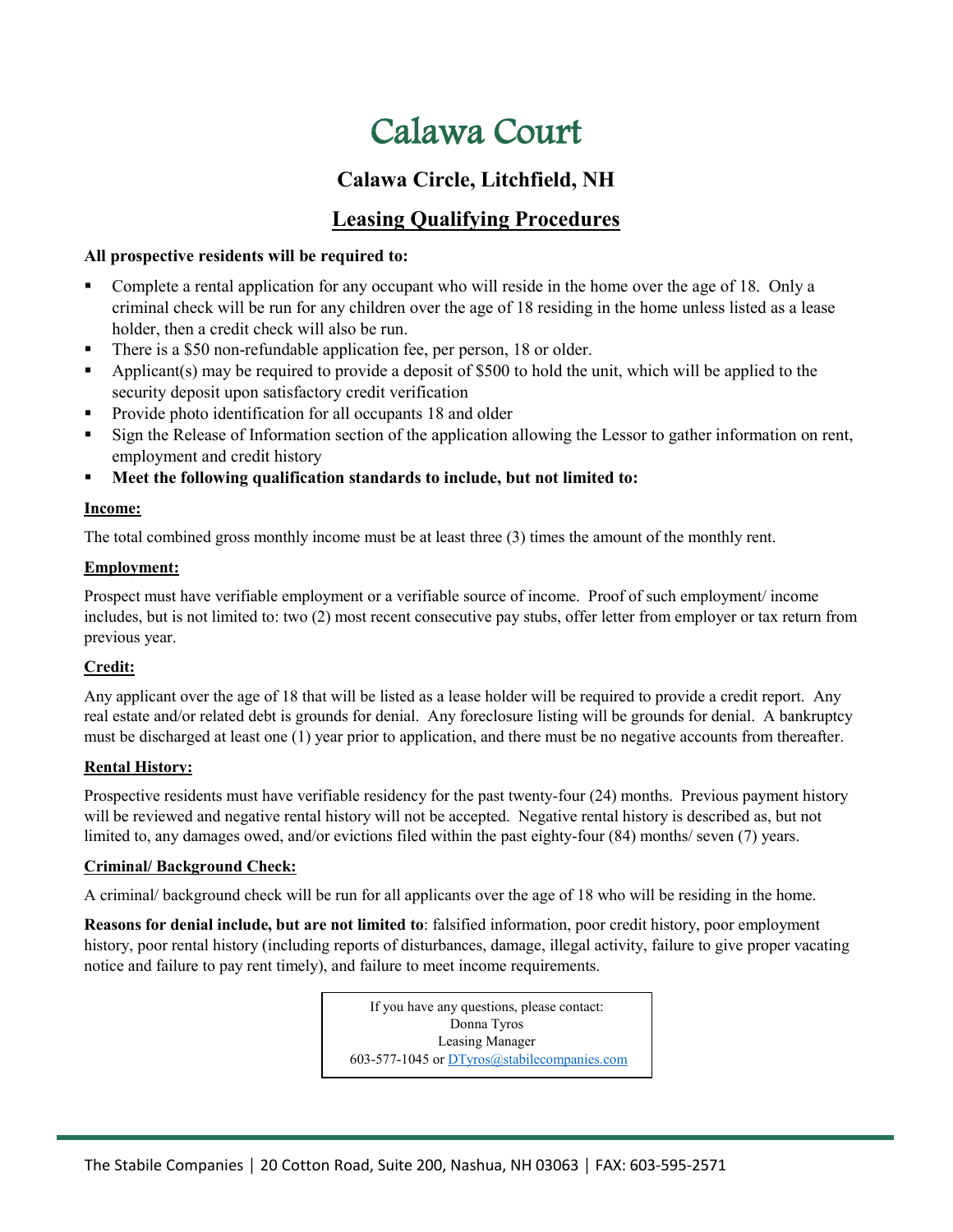

## **New Application Information**

**Application Fee**: \$50.00 per person, 18 and older who will reside in the unit. This is a non-refundable charge. Please make your check payable to **Lot 88 Litchfield, LLC.**

**Reservation Deposit:** \$500.00 reservation deposit is required within three days after your application was approved. Your reservation deposit must be made payable to **Lot 88 Litchfield, LLC** in the form of Certified Funds or Money Order. Personal checks, cash and credit cards will not be accepted. This will be applied to your security deposit that is due at lease signing.

**Security Deposit**: The remaining balance of the security deposit is due at lease signing. Your security deposit must be made payable to **Lot 88 Litchfield, LLC** in the form of Certified Funds or Money Order.

**First Months' Rent**: The first months' rent is due at lease signing. Your first months' rent must be made payable to **Lot 88 Litchfield, LLC** in the form of Certified Funds or Money Order. Future rental payments can be made with a personal check.

**Pet Fee & Monthly Rent:** There is a one-time pet fee due at lease signing. The pet fee for dogs is \$250 and the pet fee for cats is \$200. This fee is non-refundable. This can be combined with your first months' rent or paid separately. There is a \$25.00 monthly pet fee due. This is non-refundable.

The security deposit check and first month rent **cannot** be combined on one check.

Cash and credit cards are **not** accepted as a method of payment.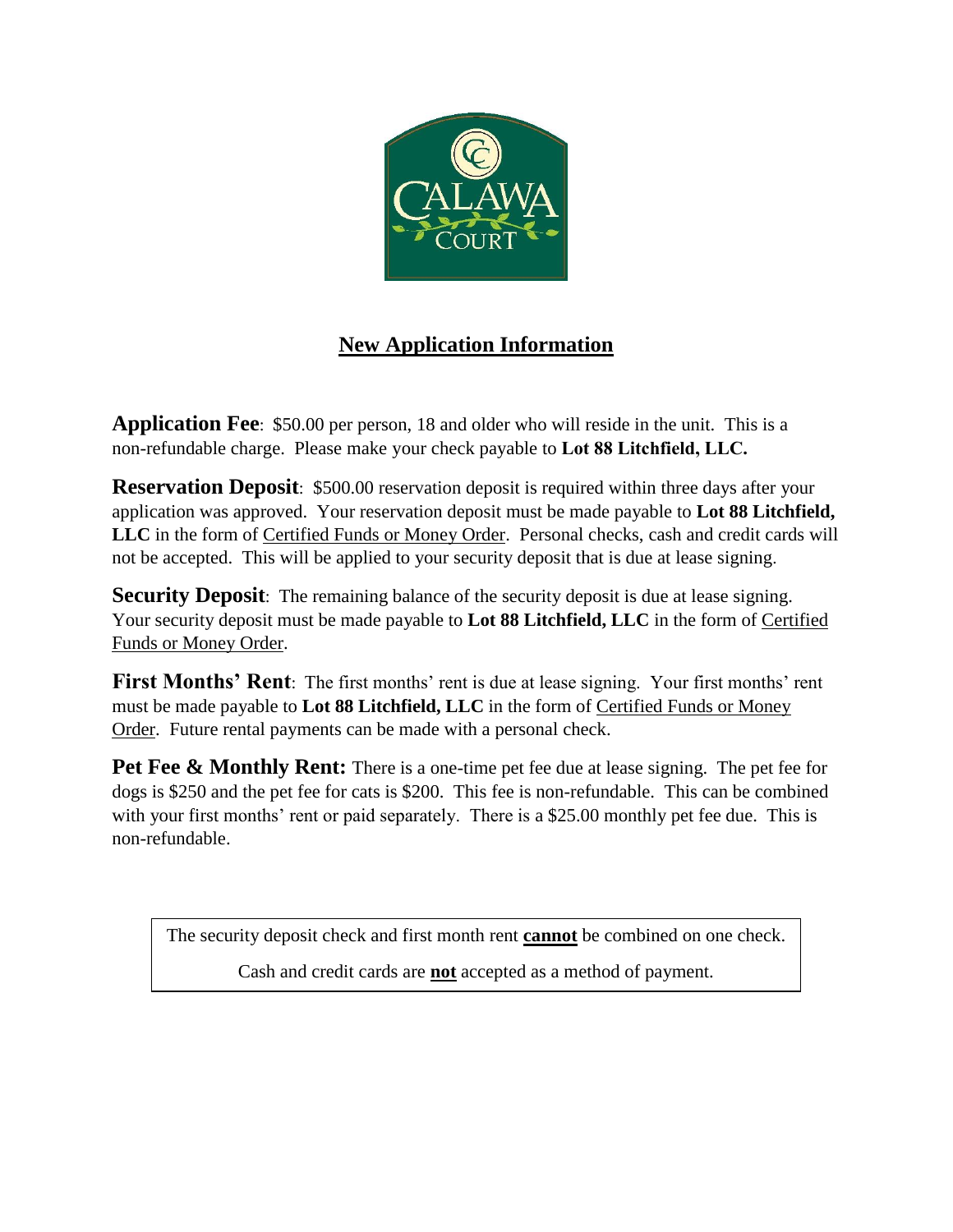

### **Lot 88 Litchfield, LLC (Calawa Court)**

**C/o Stabile Property Management, Inc 20 Cotton Road, Suite 200 Nashua, NH 03063 603-577-1045 Fax: 603-595-2571**

#### **Rental Application**

| Move - in Date:   |  |            |  |  |  |  |
|-------------------|--|------------|--|--|--|--|
| Townhouse Number: |  |            |  |  |  |  |
| Rent: \$          |  | Pet Fee \$ |  |  |  |  |
| Approved          |  | N          |  |  |  |  |

### Date of Application:

Type and Size of Apartment Wanted (No. of Bedrooms, etc.)

How did you hear about Calawa Court?

### **PERSONAL INFORMATION**

| <b>Applicants Full Name:</b>                 |                                                      |                               |                    | Date of Birth:               |  |  |  |
|----------------------------------------------|------------------------------------------------------|-------------------------------|--------------------|------------------------------|--|--|--|
| <b>Social Security Number:</b>               | $\overline{\phantom{a}}$<br>$\overline{\phantom{a}}$ |                               |                    | Driver's Lic. #              |  |  |  |
| E-Mail Address:                              |                                                      |                               | Primary Phone #: ( |                              |  |  |  |
| <b>Co-Applicant Full Name:</b>               |                                                      |                               |                    | Date of Birth:               |  |  |  |
| <b>Social Security Number:</b>               | $\qquad \qquad -$<br>$\overline{a}$                  |                               |                    | Relationship:                |  |  |  |
| <b>E-Mail Address:</b>                       |                                                      |                               | Co-App. Phone #: ( |                              |  |  |  |
| Full Names of All Other Residents            |                                                      | Relationship to You           |                    | Date of Birth                |  |  |  |
|                                              |                                                      |                               |                    |                              |  |  |  |
|                                              |                                                      |                               |                    |                              |  |  |  |
|                                              | How Many Pets do you or other applicants own?        |                               |                    |                              |  |  |  |
| Kind                                         | <b>Breed</b>                                         |                               | Weight             | Age                          |  |  |  |
|                                              |                                                      | <b>RESIDENCY HISTORY</b>      |                    |                              |  |  |  |
| <b>Present Address</b>                       |                                                      | Town:                         |                    | Zipcode:                     |  |  |  |
| I have lived at this address from (mm/dd/yy) |                                                      | To: (mm/dd/yy)                |                    |                              |  |  |  |
| Present Landlord/Mortgage Company Name:      |                                                      |                               |                    | Telephone                    |  |  |  |
| Monthly Rent/Payment                         |                                                      | <b>Reason for Moving</b>      |                    |                              |  |  |  |
| <b>Previous Address:</b>                     | Town:                                                |                               | Zipcode            |                              |  |  |  |
| I lived at this address from (mmddyy)        |                                                      | To: (mm/dd/yy)                |                    |                              |  |  |  |
| Previous Landlord/Mortgage Co:               |                                                      |                               |                    | Telephone:                   |  |  |  |
| Monthly Rent/Payment                         | Reason for Moving                                    |                               |                    |                              |  |  |  |
| <b>Co-Applicant</b>                          |                                                      |                               |                    |                              |  |  |  |
| <b>Present Address</b>                       | Town:                                                |                               | Zipcode:           |                              |  |  |  |
| have lived at this address from (mm/dd/yy)   |                                                      | To: (mm/dd/yy)                |                    |                              |  |  |  |
| Present Landlord/Mortgage Company Name:      |                                                      |                               |                    | Telephone                    |  |  |  |
| Monthly Rent/Payment                         |                                                      | <b>Reason for Moving</b>      |                    |                              |  |  |  |
| <b>Previous Address:</b>                     |                                                      | Town:                         |                    | Zipcode                      |  |  |  |
| I lived at this address from (mmddyy)        |                                                      |                               |                    | To: (mm/dd/yy)               |  |  |  |
| Previous Landlord/Mortgage Co:               |                                                      |                               |                    | Telephone:                   |  |  |  |
| Monthly Rent/Payment                         |                                                      | <b>Reason for Moving</b>      |                    |                              |  |  |  |
|                                              |                                                      | <b>EMPLOYMENT INFORMATION</b> |                    |                              |  |  |  |
| <b>Present Employer:</b>                     |                                                      |                               |                    | Dates:                       |  |  |  |
| Employer's Address:                          |                                                      | Supervisor:                   |                    | Phone:                       |  |  |  |
| Position:                                    |                                                      |                               |                    | <b>Gross Monthly Salary:</b> |  |  |  |
| <b>Previous Employer:</b>                    |                                                      |                               |                    | Dates:                       |  |  |  |
| <b>Employer's Address:</b>                   |                                                      | Supervisor:                   |                    | Phone:                       |  |  |  |
| Position:                                    | <b>Gross Monthly Salary:</b>                         |                               |                    |                              |  |  |  |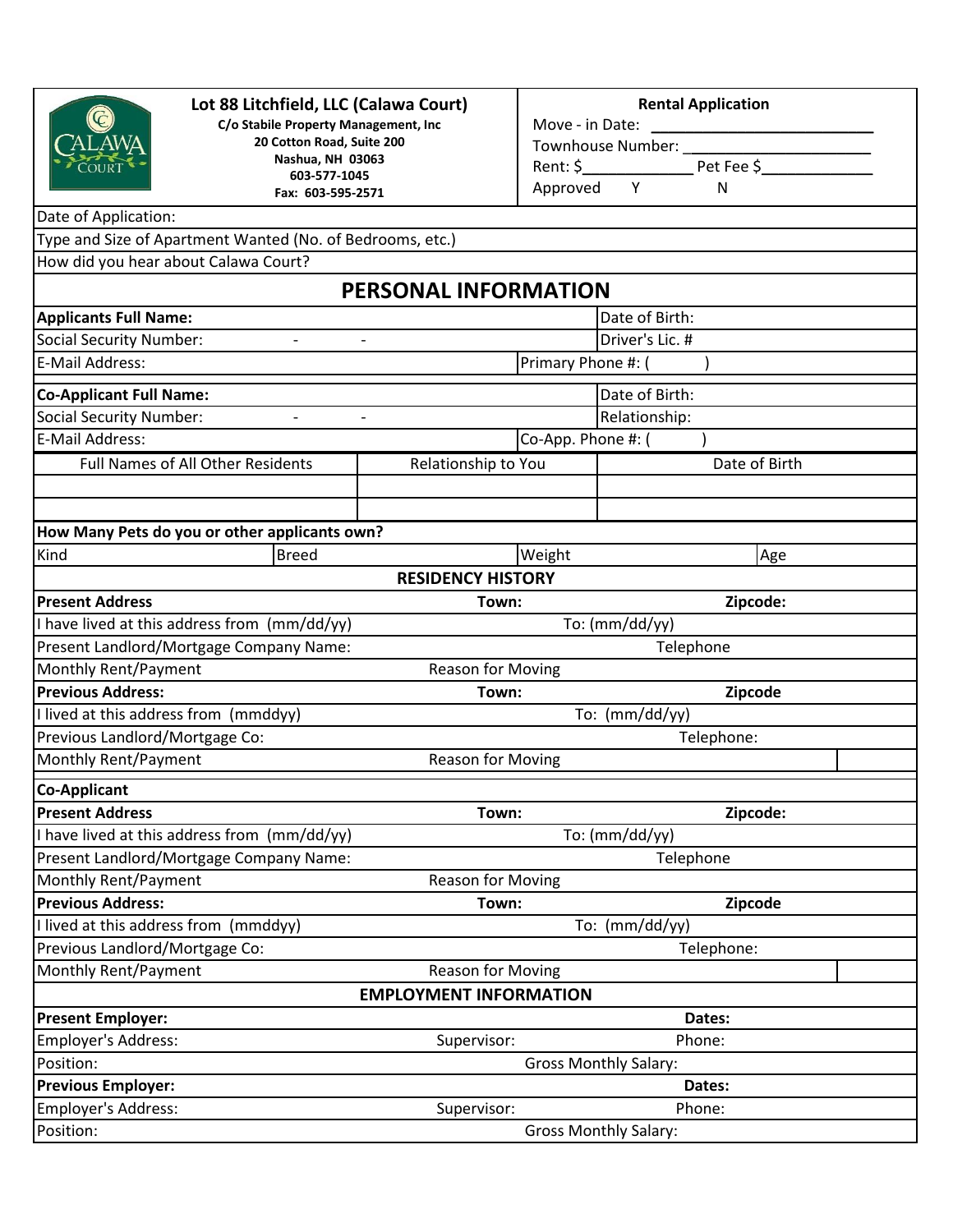| <b>Co-Applicant</b>                                                                                                    |              |           |                              |                              |               |               |  |  |
|------------------------------------------------------------------------------------------------------------------------|--------------|-----------|------------------------------|------------------------------|---------------|---------------|--|--|
| <b>Present Employer:</b>                                                                                               |              | Dates:    |                              |                              |               |               |  |  |
| Employer's Address:                                                                                                    | Supervisor:  |           |                              | Phone:                       |               |               |  |  |
| Position:                                                                                                              |              |           |                              | <b>Gross Monthly Salary:</b> |               |               |  |  |
| <b>Previous Employer:</b>                                                                                              |              |           |                              |                              | Dates:        |               |  |  |
| Employer's Address:                                                                                                    | Supervisor:  |           |                              | Phone:                       |               |               |  |  |
| Position:                                                                                                              |              |           | <b>Gross Monthly Salary:</b> |                              |               |               |  |  |
| <b>Total Gross Monthly Household Income:</b>                                                                           |              |           |                              |                              |               |               |  |  |
| If there are other sources of income you would like us to consider, please list income sources and person who we could |              |           |                              |                              |               |               |  |  |
| contact for confirmation. You do not have to reveal alimony, child support or spouses annual income unless you want us |              |           |                              |                              |               |               |  |  |
| to consider it in this application.                                                                                    |              |           |                              |                              |               |               |  |  |
| Amount                                                                                                                 | Per          |           | Source                       |                              | Telephone:    |               |  |  |
| Amount                                                                                                                 | Per          |           | Source                       |                              | Telephone:    |               |  |  |
| Comments:                                                                                                              |              |           |                              |                              |               |               |  |  |
| Have you or Co-Applicant Ever:                                                                                         | (Circle one) |           |                              |                              |               |               |  |  |
| Been sued for non-payment of rent                                                                                      | Yes          | <b>No</b> | Broken a Rental Agreement?   | Yes                          | No            |               |  |  |
| Been Evicted or asked to move out?                                                                                     | Yes          | <b>No</b> | <b>Declared Bankruptcy</b>   |                              | Yes           | No            |  |  |
| Been Sued for damage to a rental property                                                                              |              | Yes       | <b>No</b>                    |                              |               |               |  |  |
| <b>OTHER INFORMATION</b>                                                                                               |              |           |                              |                              |               |               |  |  |
| <b>Total Number of Vehicles (Including Company Vehicles)</b>                                                           |              |           |                              |                              |               |               |  |  |
| Make/Model                                                                                                             |              | Year      |                              | Color                        | Tag # & State |               |  |  |
| Make/Model                                                                                                             |              | Year      |                              | Color                        | Tag # & State |               |  |  |
| Other Cars, Motorcycles, etc.                                                                                          |              |           |                              |                              |               |               |  |  |
| In Case of Emergency, Notify:                                                                                          |              |           |                              |                              |               | Relationship: |  |  |
| Address:<br><b>Primary Phone</b>                                                                                       |              |           |                              |                              |               |               |  |  |
| I hereby make application for an apartment and certify that this information is correct. I authorize you to contact    |              |           |                              |                              |               |               |  |  |
| any references that I have listed. I also authorize you to obtain my consumer credit report from your credit           |              |           |                              |                              |               |               |  |  |
| reporting agnecy, which will appear as an inquiry on my file.                                                          |              |           |                              |                              |               |               |  |  |
|                                                                                                                        |              |           |                              |                              |               |               |  |  |
| <b>Applicant's Signature</b>                                                                                           |              |           |                              |                              | Date:         |               |  |  |
| <b>Co-Applicant's Signature</b>                                                                                        |              |           |                              |                              | Date:         |               |  |  |

| FOR OFFICE USE ONLY - DO NOT WRITE BELOW |      |        |          |                                         |  |  |
|------------------------------------------|------|--------|----------|-----------------------------------------|--|--|
| Date Application Received:               |      |        |          | Received by:                            |  |  |
| <b>Record of Payments Received:</b>      |      |        |          | <b>Special Instructions For Move-In</b> |  |  |
|                                          | Date | Amount | Rec'd By |                                         |  |  |
| Application Fee                          |      |        |          |                                         |  |  |
| \$500 Deposit                            |      |        |          |                                         |  |  |
| Sec. Dep. Balance                        |      |        |          |                                         |  |  |
| First Months' Rent                       |      |        |          |                                         |  |  |
| Pet Fee (if applicable)                  |      |        |          |                                         |  |  |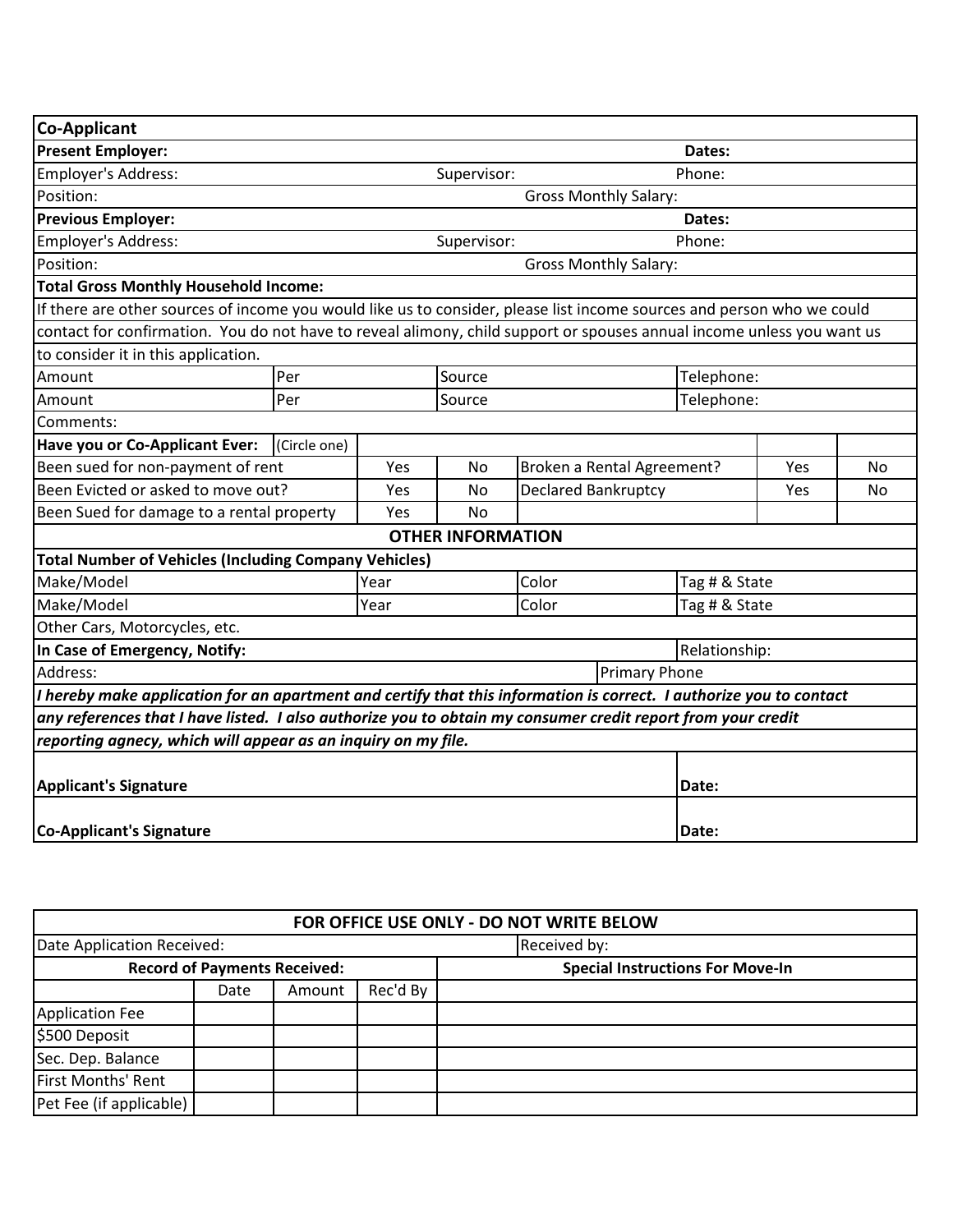

# **Criminal Verification**

Have you been convicted of a felony? Yes No

If yes, please explain what the conviction(s) was for and indicate what state(s) conviction(s) are held:

By signing below I authorize Lot 88 Litchfield, LLC to run a criminal search on myself

\_\_\_\_\_\_\_\_\_\_\_\_\_\_\_\_\_\_\_\_\_\_\_\_\_\_\_ \_\_\_\_\_\_\_\_\_\_\_\_\_\_\_\_

\_\_\_\_\_\_\_\_\_\_\_\_\_\_\_\_\_\_\_\_\_\_\_\_\_\_\_ \_\_\_\_\_\_\_\_\_\_\_\_\_\_\_\_\_

\_\_\_\_\_\_\_\_\_\_\_\_\_\_\_\_\_\_\_\_\_\_\_\_\_\_\_ \_\_\_\_\_\_\_\_\_\_\_\_\_\_\_\_\_

Signature of applicant Date

Signature of applicant Date

\_\_\_\_\_\_\_\_\_\_\_\_\_\_\_\_\_\_\_\_\_\_\_\_\_\_\_ \_\_\_\_\_\_\_\_\_\_\_\_\_\_\_\_

# **Social Search**

By signing below I authorize Lot 88 Litchfield, LLC to obtain any information about my social security number for the purposes of completing this application. I also give permission to Lot 88 Litchfield, LLC to run a social search in the event that I move from the property leaving no forwarding address or information.

Signature of applicant Date

Signature of applicant Date